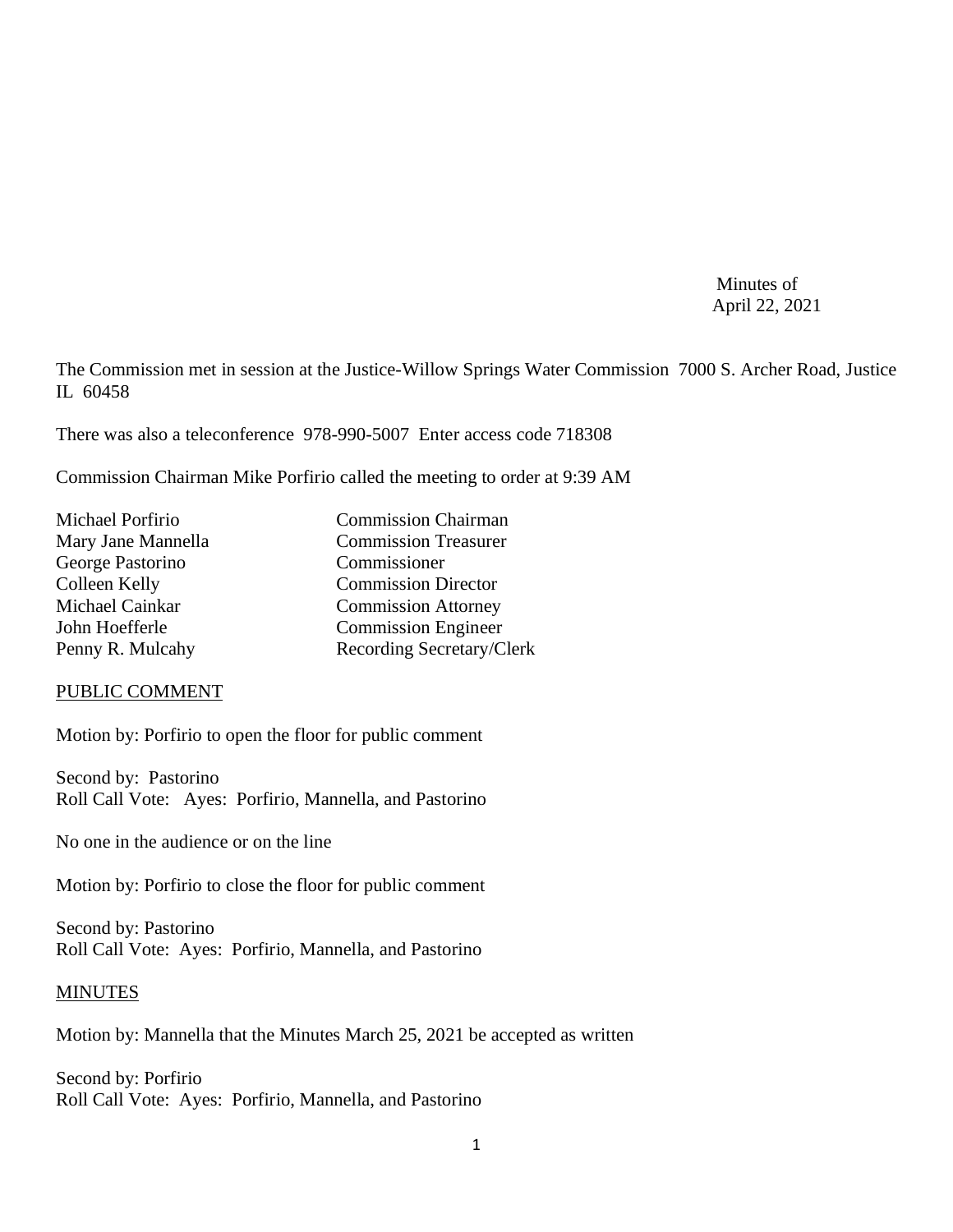# FINANCIAL

1) Invoices paid from March 18, 2021 to April 16, 2021

File: Invoices Paid

Motion by: Porfirio that all invoices paid for the amount of \$639,976.53

Second by: Mannella Roll Call Vote: Ayes: Porfirio, Mannella, and Pastorino

Director Colleen H. Kelly reported the Commission has received the Village of Justice payment and Keith has repaired all the leaks and fixed the hydrants that Simpson reported last year

2) Cash in Banks All Accounts for March

File: Cash in Bank

3) 2021 March Budget

File: 2021 Budget

# COMMISSIONER'S REPORT

• No Report

### ENGINEERING

• Update on Watermain Projects

Cronin Avenue Watermain Replacement Project

Engineer John Hoefferle reported the water services between Frontage Road and 76th has begun and once that is complete the  $76<sup>th</sup>$  Place watermain replacement will begin

Vinewood Avenue Watermain Replacement Project

Engineer John Hoefferle reported the soil boring samples were sent in early April and to date he has not heard back. The permit for the EPA was submitted on April  $13<sup>th</sup>$  and the IDOT permit was submitted on April  $14<sup>th</sup>$ . He is anticipating the bids go out the 1<sup>st</sup> or 2<sup>nd</sup> week in May to be due on May 24<sup>th</sup> and May 27th for Board review

The Board directed Engineer John Hoefferle to go out for bids for the Vinewood Avenue Project

79th Street and 86th Avenue

Engineer John Hoefferle reported he is trying to coordinate with the contractor from the State for traffic control so Keith can make the repair, to date he has not heard back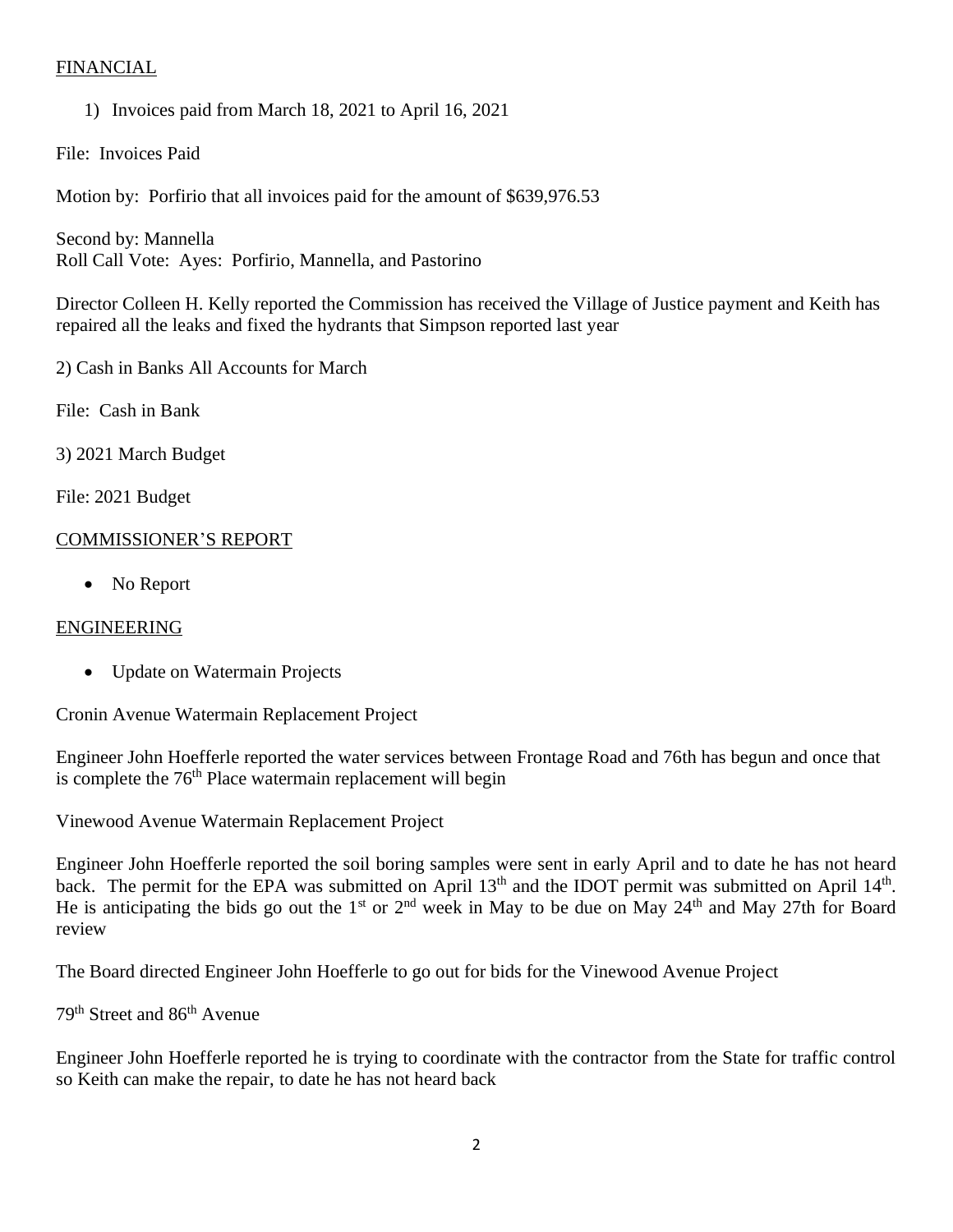### EXECUTIVE DIRECTOR'S REPORT

4) Approval to purchase a 2021 Ford Super Duty F-250 SRW

Motion by: Porfirio to approve the purchase a 2021 Ford Super Duty F-250 SRW for the amount of \$46,453.28

Second by: Pastorino Roll Call Vote: Ayes: Porfirio, Mannella, Pastorino

5) Proposal from Go Painters Inc. to Director Colleen H. Kelly

### Re: Sandblasting and Painting Fire Hydrants

Motion by: Porfirio to accept the proposal from Go Painters, Inc to sandblast and paint the fire hydrants in Justice and Willow Springs in the amount of \$83,700.00

Second by: Mannella Roll Call Vote: Ayes: Porfirio, Mannella, and Pastorino

File: Fire Hydrant Sandblasting and Painting

6) Letter read dated March 31, 2021 from Director Colleen H. Kelly the City of Hickory Hills

File; Hickory Hills

7) Letter read dated April 9. 2021 from Director Colleen H. Kelly to Tri-State Fire Protection

Re: Camaraderie and Relationship

File: Tri-State Fire Protection

8) Letter read dated April 15, 2021 from the Tri-State Fire Protection to Director Colleen H. Kelly

File: Tri-State Fire Protection

9) Letter read dated April 9. 2021 from Director Colleen H. Kelly to Roberts Park Fire Department

Re: Camaraderie and Relationship

File: Roberts Park Fire Department

10) Discussion of Chicago water rate increase

Director Colleen H. Kelly reported that she and office staff worked together to try to compare rates from surrounding communities and that proved to be difficult as the towns also get tax dollars. She did a comparison for the last 10 years of Chicago increases vs the Commission and the Commission is behind 7%.

Re: Thank you

# Re: Rate Increase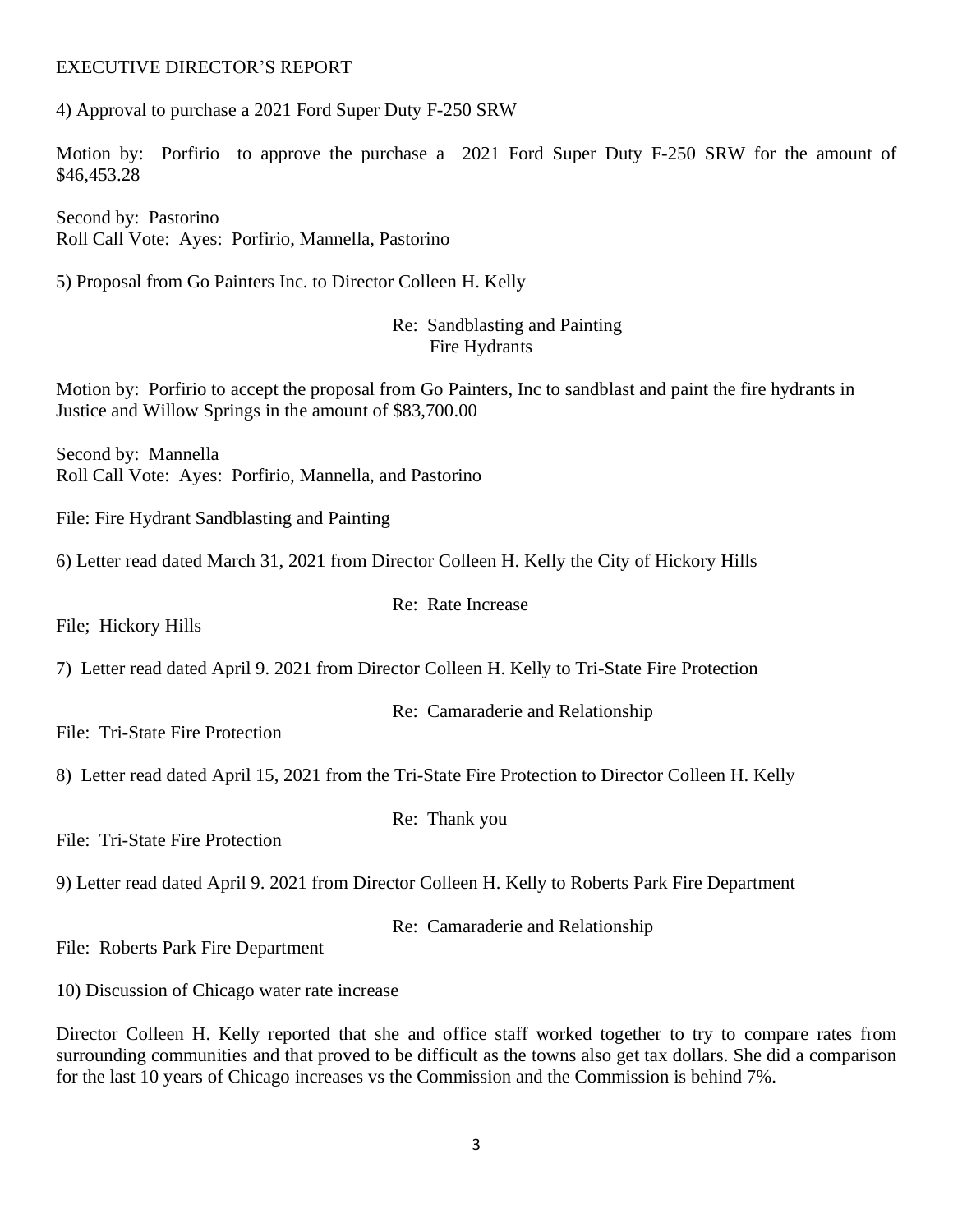After a lengthy discussion it was decided not to raise water rates this year and Colleen was directed to reevaluate customers on the senior discount rates and compare to each of the Villages.

# LEGAL

Attorney Michael Cainkar reported he has been on contact with the lawyer for Cork Avenue, they do not want the Commission to install one (1) meter for all the businesses.

He also questioned the status of the meter reading antenna installation, Director Kelly stated she is waiting for the prop study that Sensus is doing, it is quite possible the Commission will not have to put up the antennas as she is working different options the Commission may have.

# CUSTOMER / COMMUNITY MATTERS

Board Discussion and Possible Action on the Following:

11) E-mail read dated March 24, 2021 from Francisco Nunez, 1115 Vinewood, Willow Springs to the Commission

Re: Bill Reduction

Discussion was held and it was decided not to approve a bill reduction for Mr. Nunez, 1115 Vinewood, Willow Springs

File: Customer Account

12) Letter read dated April 12, 2021 from Naomi Scott, 8013 S. 83rd Ave, Justice to the Commission

### Re: Bill Reduction

Discussion was held and it was decided to give Naomi Scott a bill reduction, Director Colleen H. Kelly reported the customer was put on the Senior discount rate

Motion by: Porfirio to waive the remaining balance for Naomi Scott, 8103 S. 83<sup>rd</sup> Ave, Justice

Second by: Mannella Roll Call Vote Ayes: Porfirio, Mannella, and Pastorino

File Customer Account

Director Colleen H. Kelly reported the Commission had to write off amounts owed on the following accounts due to foreclosures, Attorney Cainkar has reviewed:

8401 S. 78<sup>th</sup> Ct, Justice  $80154$  S.  $85<sup>th</sup>$  Ave, Justice 11045 W.  $84<sup>th</sup>$  Pl, Willow Springs

She also reported that Tabatha had collected \$254.64 from a previous owner that had been previously written off. She has collected over \$16,000.00 since the last meeting and has five (5) payment agreements